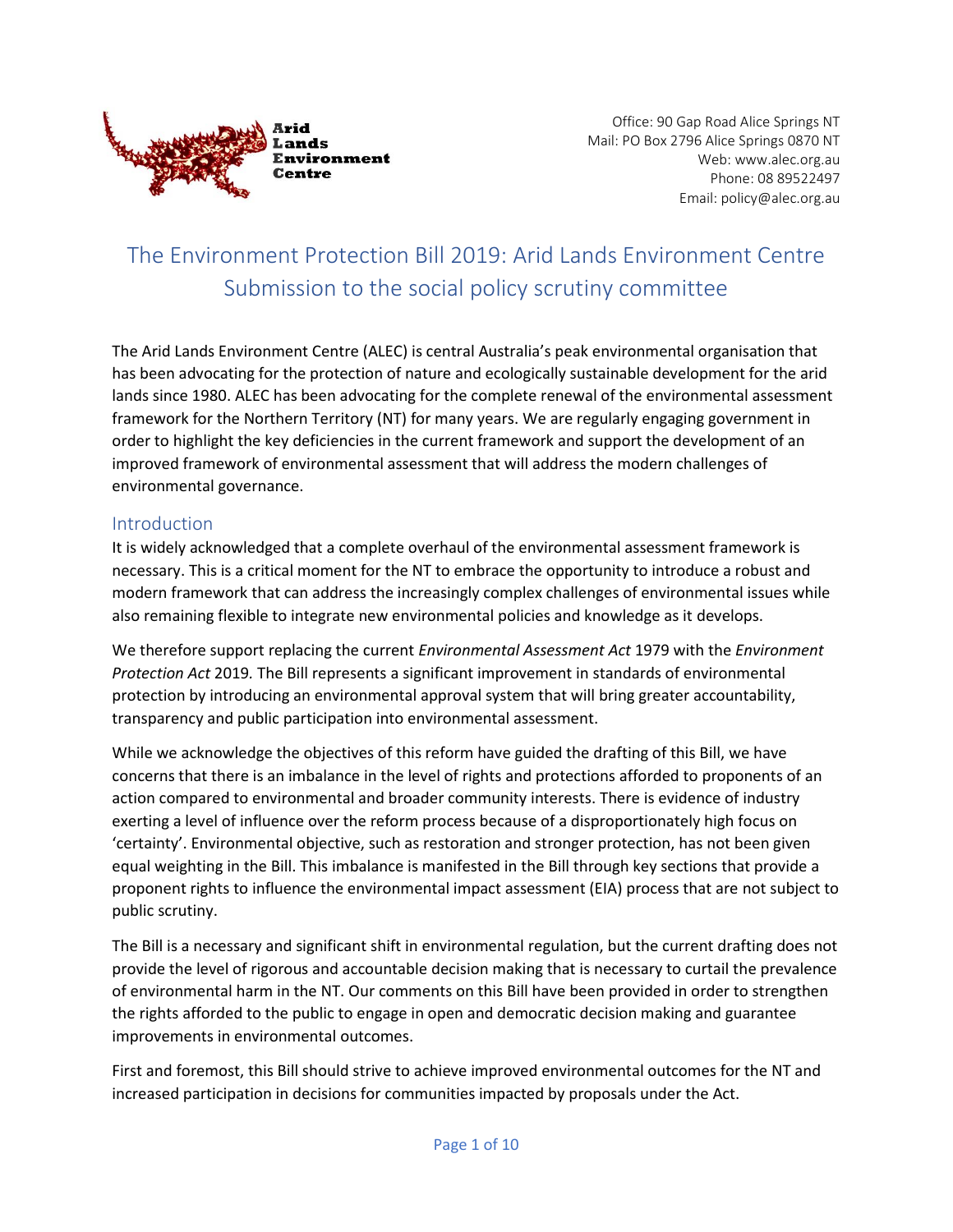It is vital that the public are given access to environmental rights to determine the appropriate course of development. It is imperative that this Bill creates an EIA framework that is fit for purpose to address imminent high-risk activities including petroleum development, climate change and agricultural projects which all pose unprecedented challenges for the NT.

**If the current deficiencies acknowledged by the community, land councils and environmental groups are not addressed, the Bill is at risk of introducing a largely symbolic framework that is incapable of achieving any functional positive reform.** 

The history of legacy failures and environmental harm may persist to plague the NT and degrade our natural assets, wellbeing and way of life, leaving the public to continue to unfairly compensate the cost of development. 1

# Reform process

It is important to state our concerns over the integrity of this reform process. While we acknowledge the level of consultation and engagement that has occurred before introducing the Bill to parliament, there have been multiple changes suggesting that the interests of industry have been prioritised over public and environmental interests. We reiterate our dismay at having merits review and open standing for judicial review revoked in response to industry pressure.<sup>2</sup> The economic coercion of business and industry lobbyists is seen to be undermining the independence of the reform process and has led to concessions that reduce the effectiveness of the reform.

We are also concerned that confidential submissions are influencing the scope of the reform without being subject to public scrutiny. This influence of industry is a core failure of the current system. Unless this level of influence is restrained, the Bill will not improve accountable and transparent EIA processes.

In moving forward, it is important that no amendments are made to this Bill without being open for transparent and balanced debate. The avenues for feeding public and environmental interests into the environmental assessment process need to be strengthened to ensure that the Act that commences can withstand the vagaries of political imperatives over the coming decades.

Reviewing this Bill without the regulations has also proved problematic. Much of the operational detail remains uncertain without the regulations and it is therefore difficult to comment on the practical application of the Act.

# Supported provisions of the Bill

ALEC supports the introduction of this Bill and the intention to shift the level of protection afforded to the environment in environmental assessment and approval. The introduction of an approval framework is strongly welcomed as well as all the related administrative improvements that will strengthen public participation, accountability and transparency in the management of the NT's resources and landscapes.

 $\overline{\phantom{a}}$ <sup>1</sup> [https://www.abc.net.au/news/2019-05-04/frances-creek-mining-mine-decision-nt-government](https://www.abc.net.au/news/2019-05-04/frances-creek-mining-mine-decision-nt-government-failures/11078994)[failures/11078994](https://www.abc.net.au/news/2019-05-04/frances-creek-mining-mine-decision-nt-government-failures/11078994)

<https://www.abc.net.au/news/2016-05-16/redbank-copper-mine-off-the-hook-as-nt-epa-drops-charges/7419566> <sup>2</sup> [https://www.abc.net.au/news/2018-10-31/industry-concerns-prompts-changes-to-nt-environment](https://www.abc.net.au/news/2018-10-31/industry-concerns-prompts-changes-to-nt-environment-reforms/10450692)[reforms/10450692](https://www.abc.net.au/news/2018-10-31/industry-concerns-prompts-changes-to-nt-environment-reforms/10450692)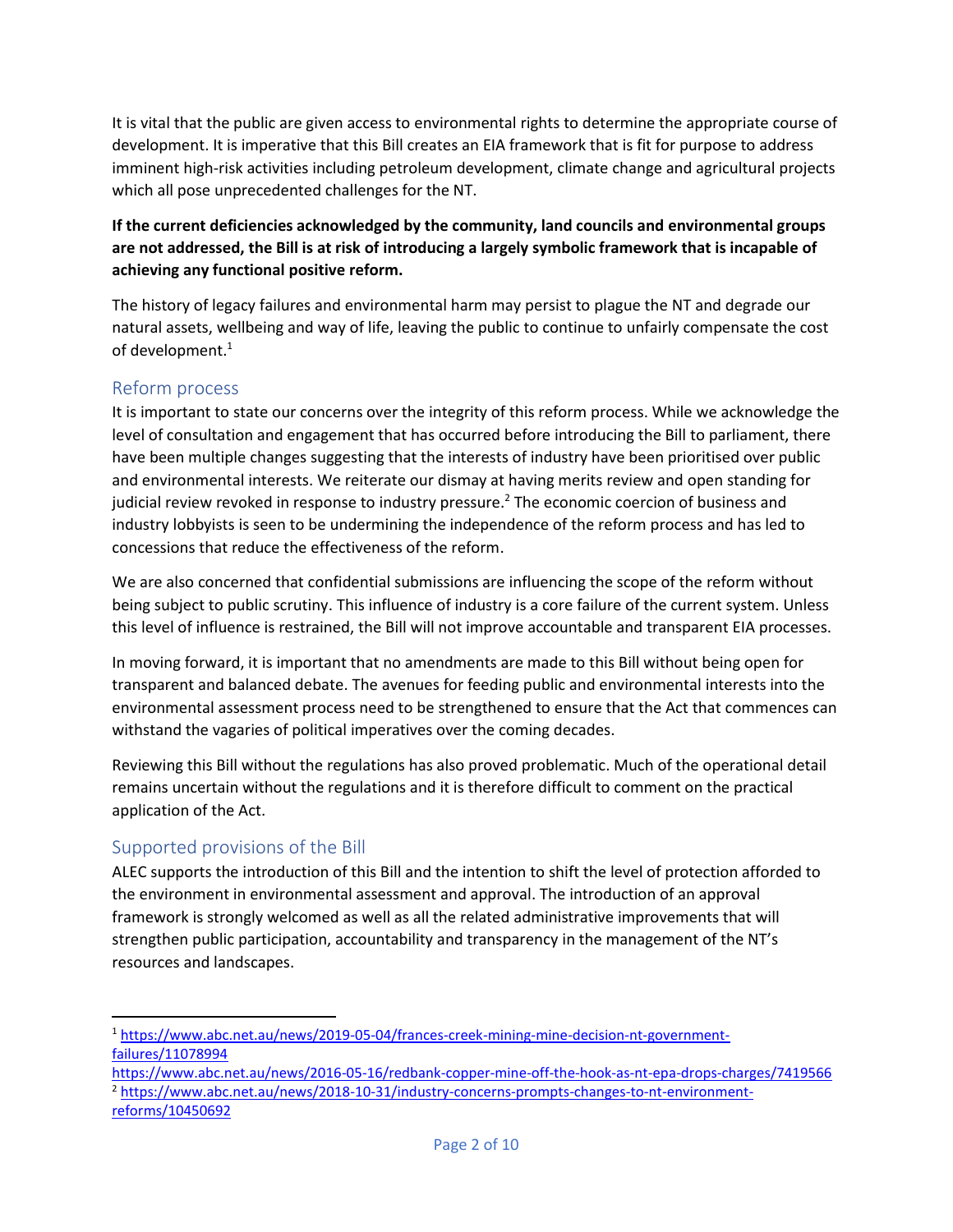The follow sections of the Bill are welcome additions to the environmental protection framework and need to be retained to ensure there is an improvement in the quality of environmental protection for the NT.

- Introduction of an environmental approval.
- Increased tools for compliance and enforcement, including injunctions, stop work orders and audits.
- Introduction of a systematic approach to environmental protection policies.
- Declaration of prohibited actions and protected areas.
- Acknowledgement of Aboriginal people in the objects.
- Articulation of the principles of ecologically sustainable development (ESD) and its application in decision making.

# Weaknesses of the Bill

#### **Significant impact**

The current drafting of the meaning of 'significant impact' does not ensure that the Bill will provide a greater level of environmental protection than currently afforded. The reality of the current framework is that not all projects that need to be evaluated for their impact are being properly assessed. 'Significant impact' needs to be defined in a way that can capture the full range of activities likely to disrupt environmental systems while confining the discretion of the NT EPA.

Including the phase 'major consequence' runs the very real risk that certain activities may not trigger an environmental impact assessment process when this is necessary. 'Major' needs to be removed from the definition to capture a broader range of referrals. There is little risk as it does not automatically determine that a project will require approval but rather simply needs to be referred for assessment. Broadening the scope of potential referral triggers will not create undue delay or cost and will instead strengthen the framework to ensure a broad range of actions are assessed for their impact on the environment.

Another issue with the definition of 'significant impact' is that it includes reference to quality. If the environment is in 'poor quality' it does not make an impact any less capable of harm. Degraded land should undergo the same level of assessment as undisturbed areas to prevent ongoing degradation and will subsequently enable a decision maker to consider the role of EIA in promoting the restoration of that environment.

The NT EPA has historically made decisions on impact that the general public would perceive as significant but were determined not to require an environmental impact statement (EIS). This is a key issue that needs to be rectified in order to achieve improved environmental outcomes and therefore deliver on the initial intent of the reform.

The reality is that the people of the NT are expecting projects that have historically slipped through the cracks to now be evaluated for their full impact on the environment. If the framework does not increase the scope of EIA, the Act will fail to improve environmental outcomes for the NT.

#### **Recommendations**

• Remove reference to major consequence in the definition of significant impact.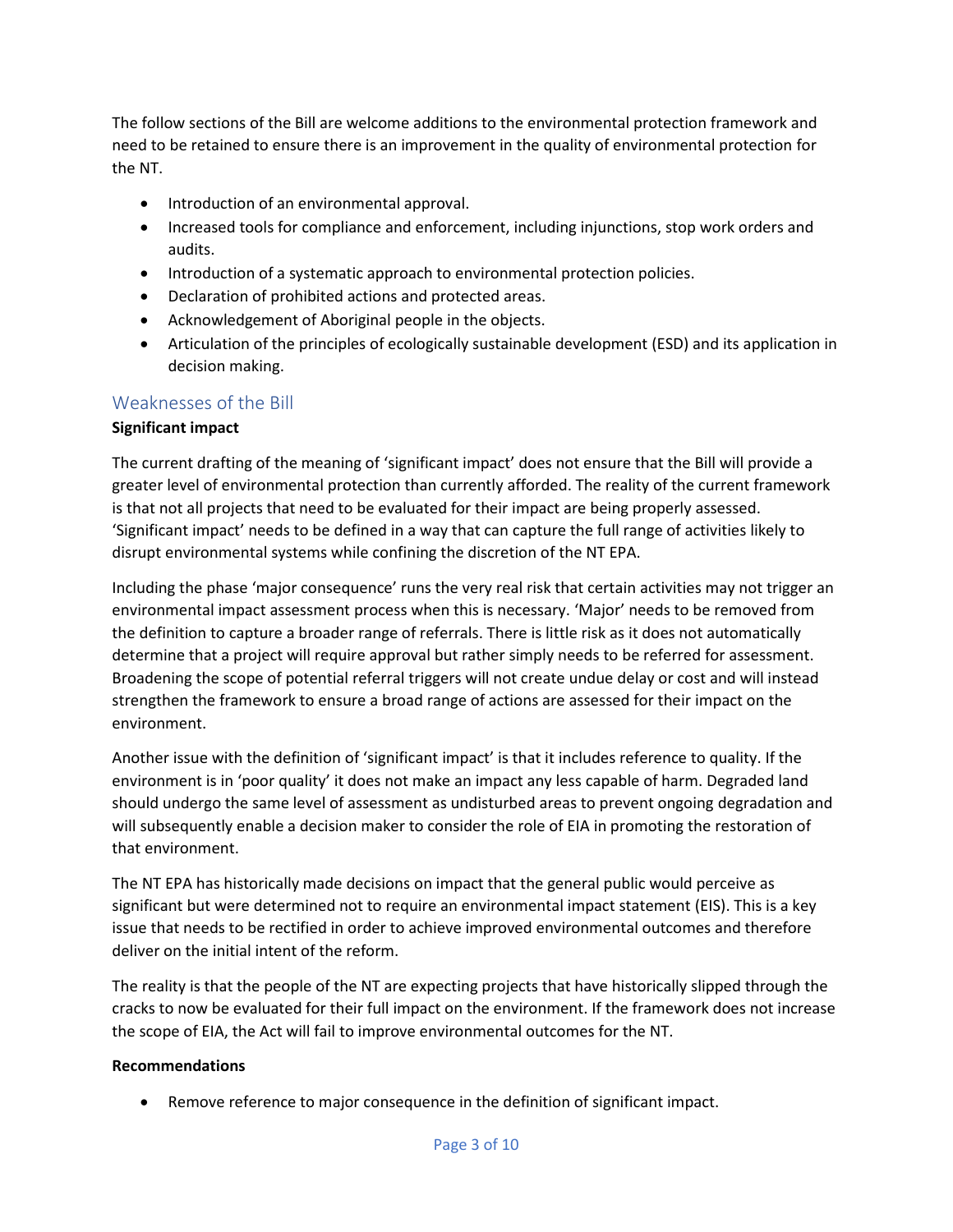#### **Strengthen the rights of Aboriginal people to engage in decision making**

We support the amendment to the previous draft Bill to provide for explicit recognition of the rights of Aboriginal people in the objects of the Bill, including the need for proponents to undertake consultation that is culturally appropriate. These additions are a significant improvement but do not go so far to be able to ensure compliance with our responsibility in international law to ensure indigenous people are able to provide free prior and informed consent (FPIC) and participate in decisions that affect their land and waters. 3

The Bill should be amended to include a process to ensure that indigenous people who will be affected by a proposal on their land are consulted in process that enables them to determine the outcome of the EIA process. No approval should be granted unless there is explicit FPIC and the Minister is satisfied that a proponent has undertaken appropriate and comprehensive consultation.

All too often project consultation is undertaken in a way that is not appropriate to the place or language and there is widespread misinformation and confusion in an affected community on the full nature of the benefits and impacts of the project. There is ample evidence of poor consultation in current EIA processes including misleading information, late engagement, linguistically inappropriate communication and a lack of ongoing reporting on the outcomes of consultation. These issues need to be rectified in law to improve the ability of communities to determine development according to their own interests.

We also officially endorse the recommendations from the Northern Land Council (NLC) and Central Land Council (CLC) to ensure that:

- NT EPA board membership includes Aboriginal representation and the inclusion of Indigenous scientific knowledge and traditional ecological perspectives.
- There is an Indigenous Advisory Committee established in the Act to advise on consultation under the new regime.
- There is consultation with members of aboriginal communities and landowners when considering changes to the governance structure of the NT EPA.

# **Recommendations**

 $\overline{\phantom{a}}$ 

- Include additional duties in section 43 that require proponents to engage early, in good faith and with linguistically appropriate communication.
- Require decision makers to ensure compliance with detailed and culturally appropriate engagement guidelines, with approval conditional on compliance with those guidelines.
- Amend the Bill to provide a fully participatory engagement process that ensures consultation is appropriate and leads to broad understanding of the potential benefits and impacts of a proposal so that affected communities can make fully informed decisions.
- Outline a legally enforceable process for engaging with Indigenous landowners and affected communities to ensure that there is FPIC for projects.
- Introduce a requirement for the decision maker to be satisfied with appropriate engagement before granting approval.

<sup>3</sup> United Nations Declaration on the Rights of Indigenous Peoples article 27.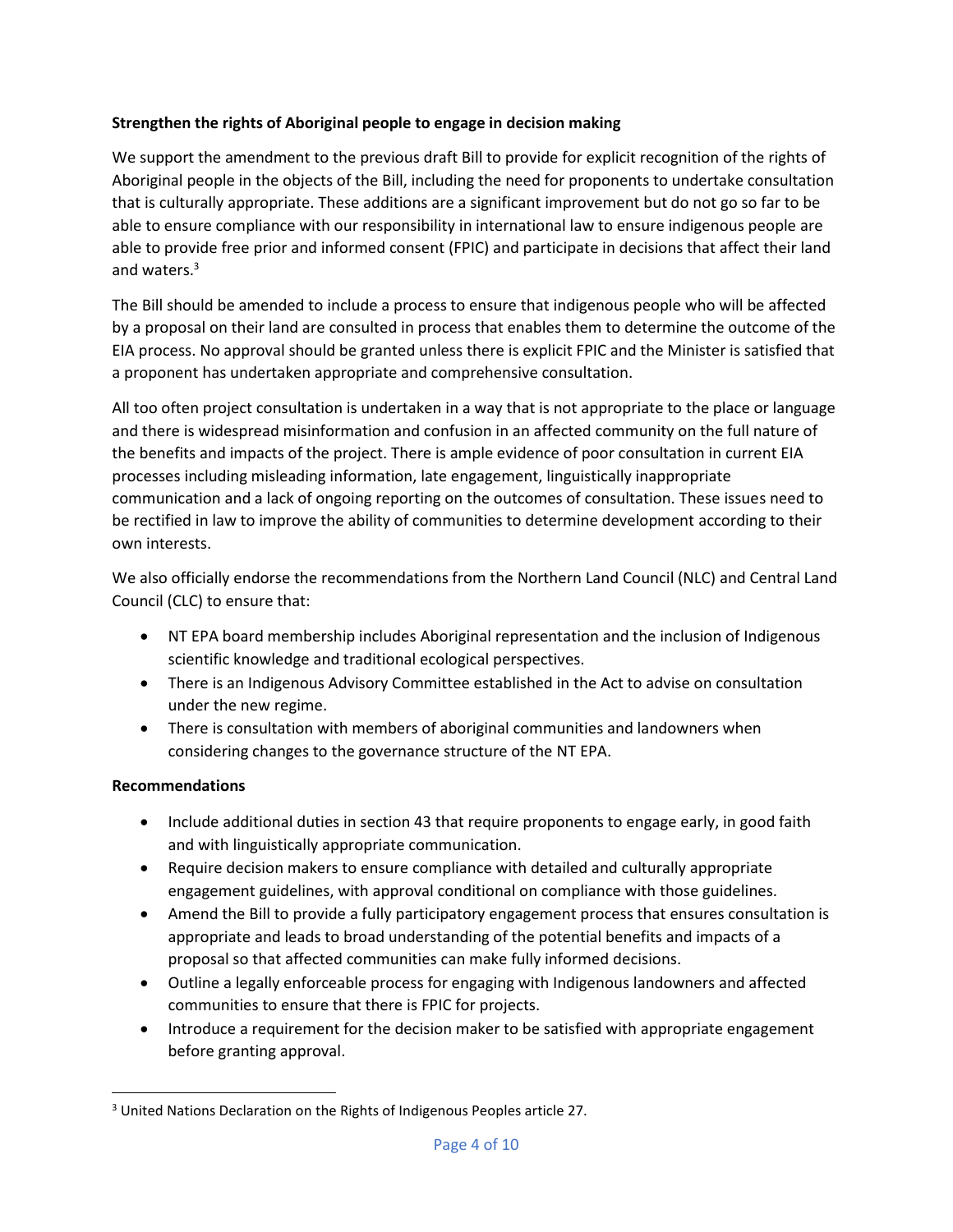• Enshrine a role for the land councils in the Act to be consulted on declarations of referral triggers, prohibited actions and protected areas.

#### **Weakened accountability and broad discretion**

During consultation about the reform process, including the draft Bill, we were assured that the new framework would empower the Minister to refuse a proposal if it posed an unacceptable level of risk. The ability to refuse certain proposals is critical to a credible and effective system of environmental protection. It is concerning to note however, that there are various sections which create an expectation that an approval is a fait accompli.<sup>4</sup> The current drafting makes it very difficult for an approval to not be granted as there is ample opportunity for a proponent to influence that decision at all stages without public scrutiny.

The high level of discretion afforded to decision makers has been acknowledged as a serious deficiency in the current framework, but this has not been adequately rectified in the Bill. There is simply an excessive amount of opportunities for a proponent to influence the process of environmental assessment in their favour. The Bill includes several sections that provide unfettered discretion to decision makers while simultaneously denying the public an opportunity to be consulted in an equal way. Enabling proponents to be consulted during approval without affording the same right to the public is a serious legal deficiency that tips the balance in the proponents' favour to the expense of public environmental interests.<sup>5</sup>

There are multiple opportunities granted to proponents to evade liability under the Bill. These include applications for waivers, amended approvals and requests for confidentiality.<sup>6</sup> This is problematic firstly, because the same level of protection has not been afforded to the public interest; and secondly these powers are unqualified and highly discretionary. In the absence of a requirement to demonstrate public interest in the use of the provisions and a clear case for how they are consistent with the objects of the Bill, they should be removed. These rights undermine accountable and independent decision making and therefore the intention of the reform.

Confidentiality provisions in the Bill pose a significant risk to accountable and transparent decision making. Commercial in confidence is too often used, without qualification, by proponents to evade full public scrutiny of projects. This is a key deficiency in the current EIA process that needs to be rectified as a matter of priority. Determining what information is confidential should not simply be at the request of the proponent, but rather a balancing process whereby information should be assessed against a public interest presumption of full disclosure. The potential harm resulting from disclosure to a proponent should be weighed against the importance of the information being publicly available and thereby ensuring accountable decision making.

#### **Recommendations**

• Remove section 17 (3) to strengthen accountable decision making and the role of ESD in determining outcomes.

 $\overline{a}$ 

<sup>4</sup> *Environment Protection Bill 2019* (EPB) s. 72.

 $5$  EPB at s. 70(1)(a)(ii).

<sup>6</sup> EPB at Ss 113(3), 70(1) and 182(2).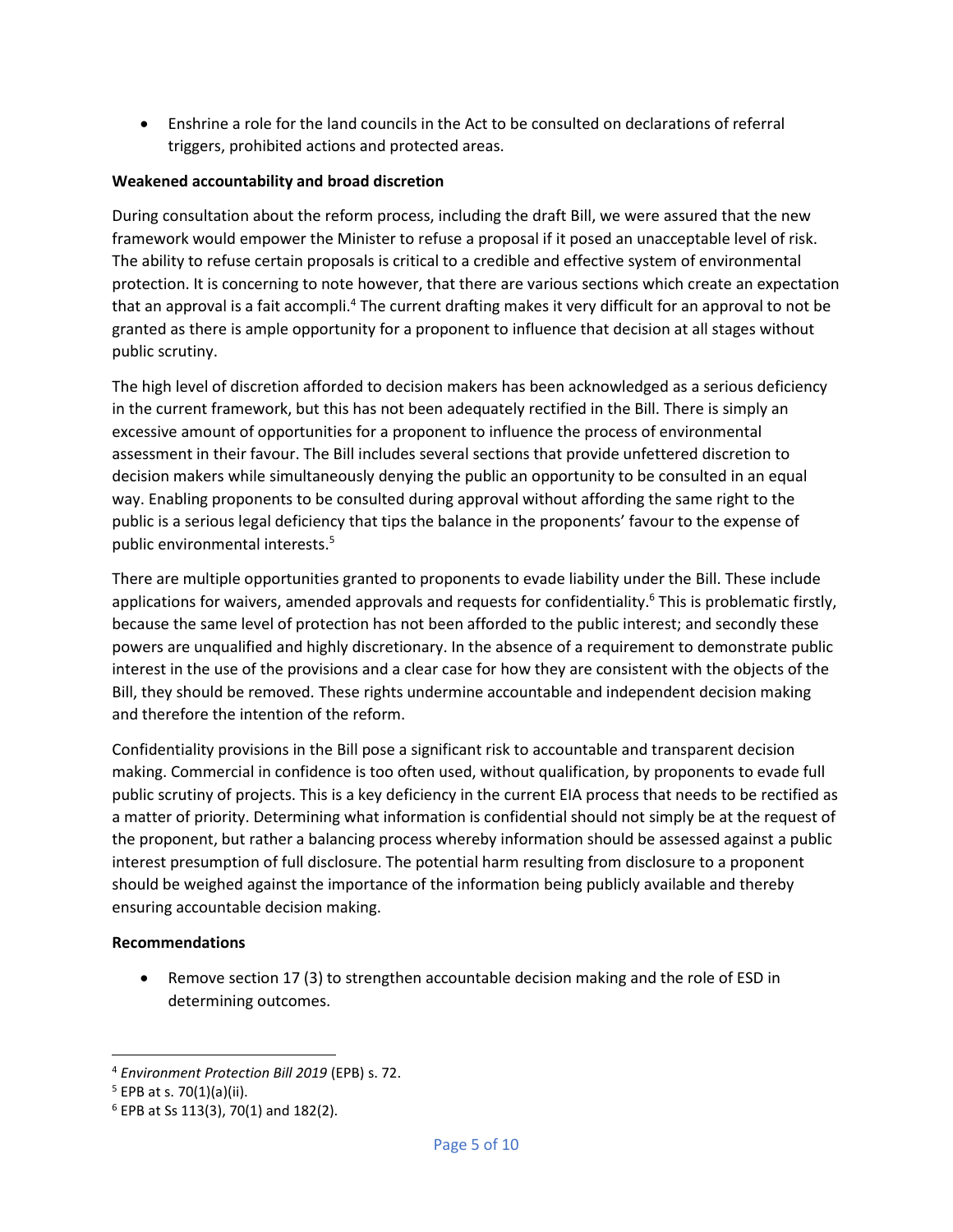- Amend the Bill to reduce the ability of a proponent to abrogate their responsibilities to the people and environments of the NT.
- Qualify the definition of commercial in confidence to include a balancing process with a public interest presumption of full disclosure.
- At the stages where a proponent is given an opportunity to be heard in the decision, this should also be afforded to those who stand to be affected by the decision.

# **Failure to account for climate change risks**

The EIA must acknowledge the modern reality of climate change and its implications on environmental impact assessment and approval. Other Australian jurisdictions are reforming EIA to regulate, manage and minimise the risk posed by climate change.<sup>7</sup>

Disclosing and considering the climate risks of a project are officially regarded as necessary for companies to demonstrate compliance with their financial fiduciary duties.<sup>8</sup> If these risks have not been disclosed and assessed as part of the EIA process, they may be exposing themselves and their shareholders to liability. The EIA process offers an important avenue to evaluate the proposal against the best available scientific data on climate change and therefore demonstrate the appropriateness of a proposal.

Climate risk is already a focus for financial regulatory bodies; it is therefore common sense to empower the environmental regulators in the NT to evaluate and assess the climate change risks of a project. Unless these risks have been properly assessed through EIA, it will be difficult for companies to prove compliance with their financial obligations.

The failure to properly consider climate change will continue to leave the NT Government and proponents vulnerable to litigation. The following extract is taken from a recent expert Memorandum of Opinion:

"There are, at the present time, significant and well-publicised risks associated with climate change and global warming that would be regarded by a Court as foreseeable. Such risks require engagement from company directors in affected sectors, particularly in (at least) the banking, insurance, asset ownership/management, energy, transport, material/buildings, agriculture, food and forest product industries."<sup>9</sup>

Climate change is projected to have severe consequences for the NT. Planning for long term development with EIA should therefore incorporate adaptation planning. A proponent should be obligated to consider ways to reduce vulnerability and improve resilience in the face of those climate projections as part of the EIA process.<sup>10</sup>

 $\overline{\phantom{a}}$ 

<sup>7</sup> [https://www.climatechangeinaustralia.gov.au/en/support-and-guidance/using-climate-projections/impact](https://www.climatechangeinaustralia.gov.au/en/support-and-guidance/using-climate-projections/impact-assessment/)[assessment/](https://www.climatechangeinaustralia.gov.au/en/support-and-guidance/using-climate-projections/impact-assessment/)

<sup>&</sup>lt;sup>8</sup> Noel Hutley SC and Sebastian Davis, "Climate Change and Directors' Duties, Supplementary Memorandum of Opinion" 23 March 2019, Centre for Policy Development< [https://cpd.org.au/wp-content/uploads/2019/03/Noel-](https://cpd.org.au/wp-content/uploads/2019/03/Noel-Hutley-SC-and-Sebastian-Hartford-Davis-Opinion-2019-and-2016_pdf.pdf)[Hutley-SC-and-Sebastian-Hartford-Davis-Opinion-2019-and-2016\\_pdf.pdf>](https://cpd.org.au/wp-content/uploads/2019/03/Noel-Hutley-SC-and-Sebastian-Hartford-Davis-Opinion-2019-and-2016_pdf.pdf).

<sup>9</sup> Ibid at 20.

<sup>10</sup> EPB s. 42.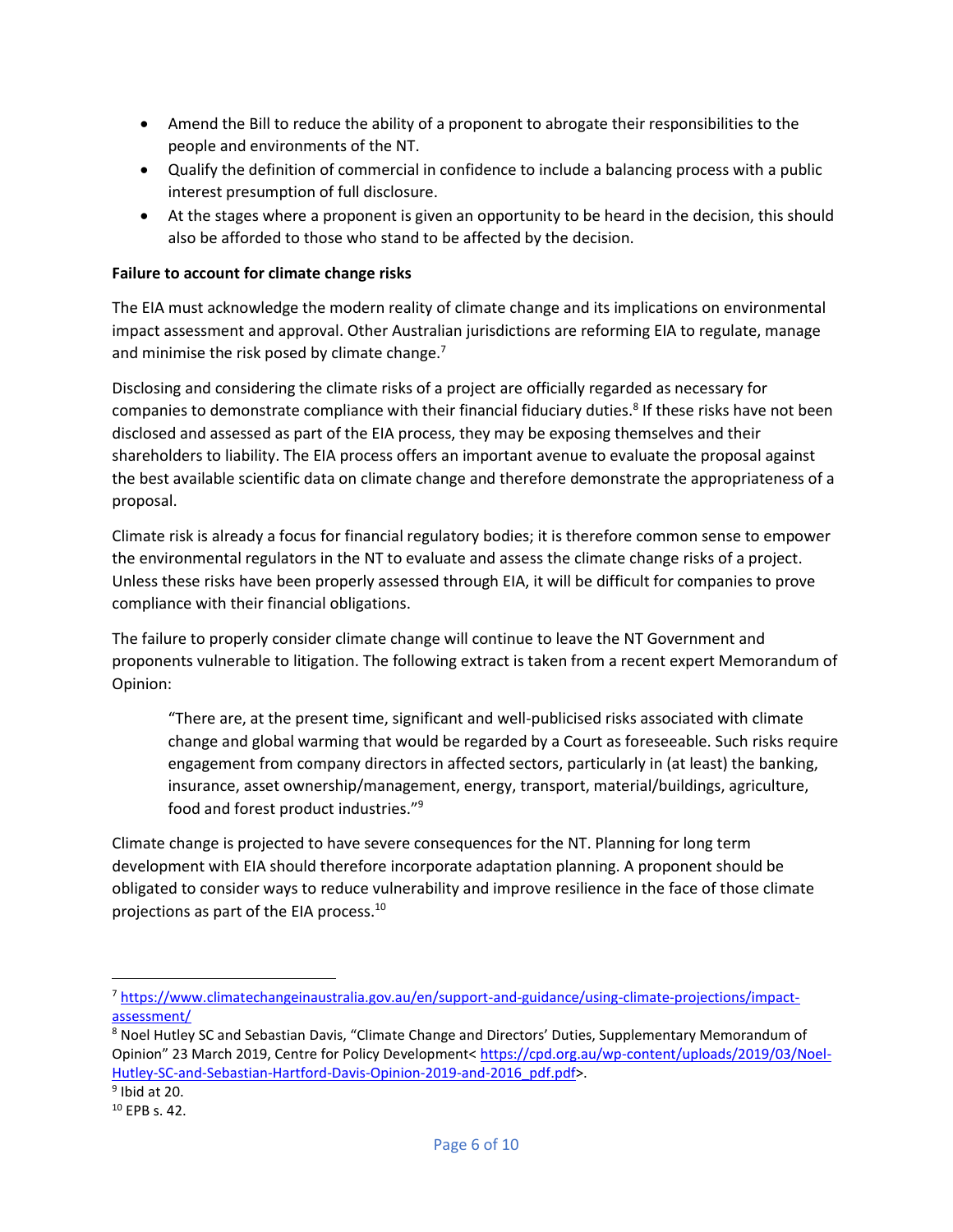A statement of unacceptable impact should include explicit reference to the climate change implications of a proposal and total greenhouse emissions. There is growing precedent in Australia that environmental decision makers should be taking the warming potential of a proposal into account.<sup>11</sup> Individual projects cumulatively influence global climate change and decision makers need to be empowered to take such considerations into account.

Providing explicit recognition of Climate Change in the Act will enable decision makers to directly consider the role of carbon offsets within the framework of environmental management. Encouraging and facilitating the development of a carbon farming industry in the NT will be critical to the future economic viability of the NT and its ability to manage the impacts of a changing climate.

Unless the Bill is amended to acknowledge the reality of climate change, decision makers will be powerless to ensure development is resilient to climate change and does not exacerbate cumulative heating.

# **Recommendations**

- Include the need to reduce carbon emissions and encourage climate adaptation as an object of the Act.
- Include the ability to reduce carbon emissions from a project as an explicit criterion in determining the appropriate use of offsets.
- Amend section 125 to formalise the role of carbon offsets and the need to use offsets to reduce carbon emissions.

# **Non-compliance with recommendations from the Fracking Inquiry**

This Bill will become the centrepiece of environmental governance for the NT for the foreseeable future. It should therefore be designed to incorporate the reforms necessary to regulate all aspects of petroleum development. It is critical that reforms are included in the Bill rather than attempt piecemeal reform at a later stage to address the recommendations.

Without applying the legal standards of the recommendations across the EIA framework, petroleum activities will be subject to a greater level of accountability than other regulated activities. This inconsistency will undermine the integrity of EIA and increase the level of environmental risk for those exempt activities. These recommendations have been made based off a comprehensive investigation of the potential to cause environmental harm which applies equally to activities that would be subject to the new Act such as mining and agriculture.

The following recommendations need to be implemented by this reform through direct amendments to the Bill.

- 1. Open standing for judicial review of decisions made regarding petroleum developments (recommendation 14.23).
- 2. Rights to review a decision based on its merits (recommendation 14.24).
- 3. Open standing for civil enforcement proceedings such as injunctions (recommendation 14.31).

 $\overline{\phantom{a}}$ <sup>11</sup> Gloucester Resources Limited v Minister for Planning (2019) NSWLEC 7: <https://www.caselaw.nsw.gov.au/decision/5c59012ce4b02a5a800be47f>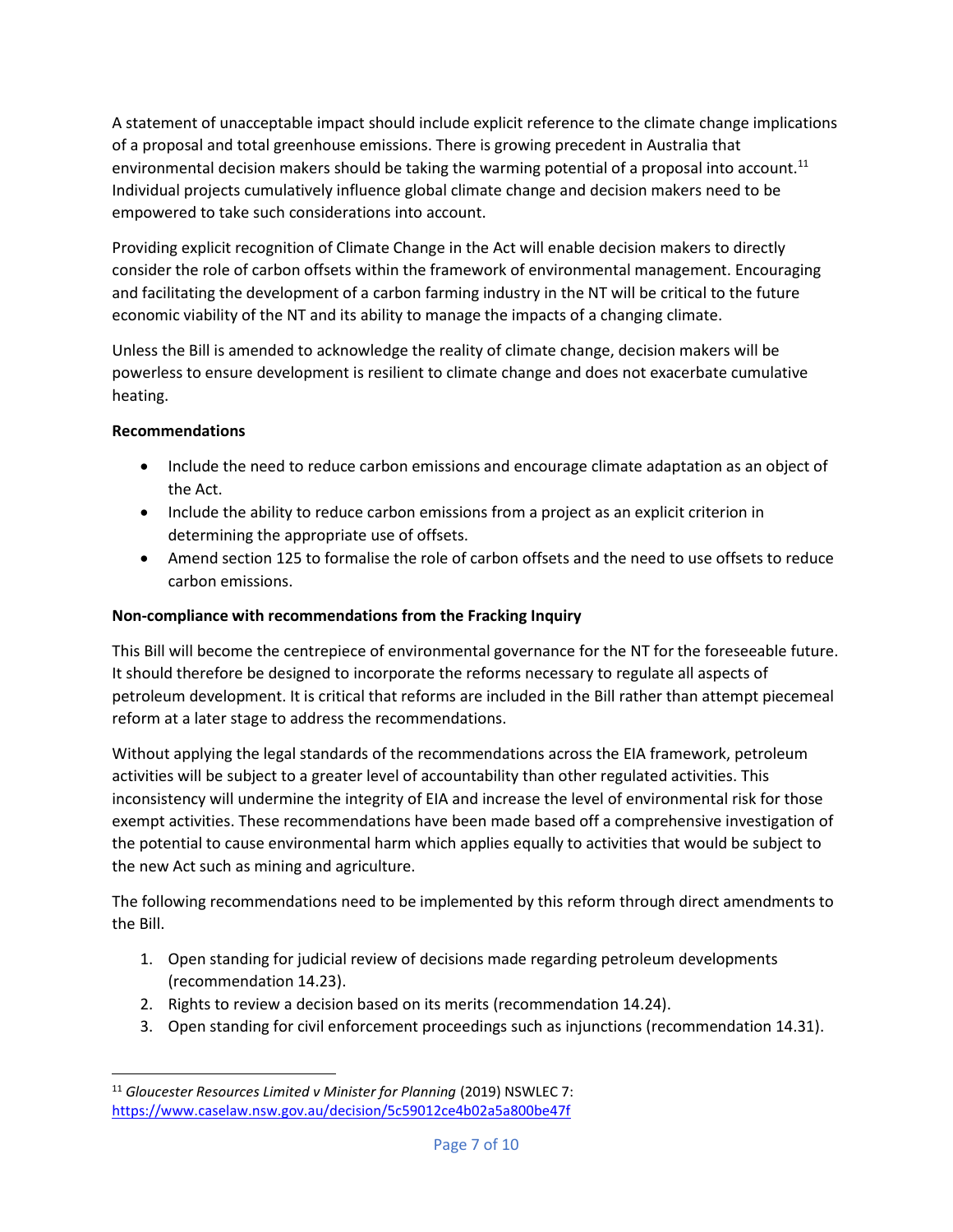- 4. Chain of responsibility laws to ensure that a proponent is held financially responsible for any harm resulting from their activities (recommendation 14.3).
- 5. Inclusion of public interest exemptions to cost orders (recommendation 14.25).
- 6. Explicit requirement for the decision maker to consider cumulative impacts when assessing a proposal (recommendation 14.19)

# **Conclusion**

The NT is at a critical juncture. There are significant imminent environmental challenges that need to be acknowledged and managed by a modern and robust framework of EIA. Engaging with environmental decision making is going to become increasingly important as the community takes an increasing interest in the environmental health of the NT.

This Bill will strengthen accountability and transparency in environmental decision making for the NT. However, several amendments need to be made to ensure that it empowers the Minister to properly address emerging environmental threats and ensure that affected communities can properly engage in the EIA process. This will require a rebalancing of the rights afforded to proponents in the Bill compared to the broader public. Provided that suggested amendments are recommended by the Committee, the Bill will deliver on the reform mandate to improve the quality of environmental protection and public participation in EIA.

# **Amendments necessary to improve environmental outcomes**

The following sections need to be amended in order to ensure that the Bill achieves a shift in the quality of environmental governance for the NT. Without amending the Bill to strengthen public participation, accountability and transparency, the reform will fail to deliver any substantive change and remain largely symbolic.

| <b>Section</b> | Amendment                                                                                 |
|----------------|-------------------------------------------------------------------------------------------|
| 66             | Remove 'major consequence'.<br>٠                                                          |
|                | Develop guidance material on what is considered unacceptable and when                     |
|                | offsets are not an appropriate mitigation strategy.                                       |
|                | Include excessive carbon emissions as a factor to determine significance,<br>$\bullet$    |
|                | for example unacceptable carbon emissions.                                                |
| 72             | The show case notice is not a necessary provision. This is an opportunity to<br>$\bullet$ |
|                | influence an outcome according to the interests of the proponent. It is                   |
|                | unorthodox and enables the proponent to unduly influence the outcome of                   |
|                | the assessment process to the detriment of the public interest.                           |
| 78             | This again enables the proponent to exert undue influence over the<br>$\bullet$           |
|                | assessment process. It undermines the necessary level of independence in                  |
|                | decision making that guarantees rigor and accountability. There is an                     |
|                | obvious conflict of interest in asking a proponent to justify why approval                |
|                | should be granted.                                                                        |
|                | Such a decision should be determined solely on the best available advice                  |
|                | and information without direct input from the proponent.                                  |
|                | Unacceptable impact is not a determination that the proponent should be                   |
|                | legally entitled to make.                                                                 |
|                | This provision should be removed from the Bill.                                           |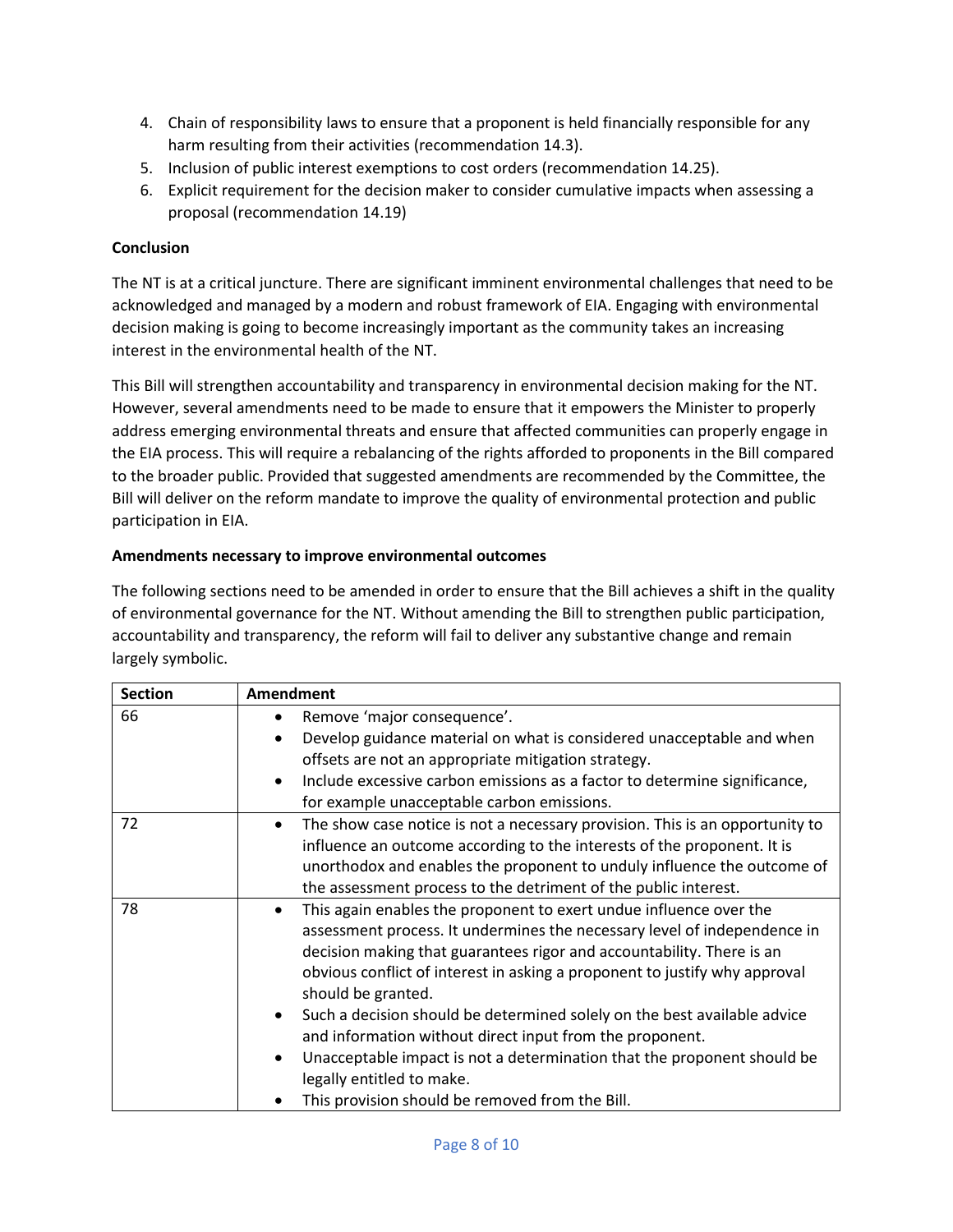| 87     | An approval shall include a condition to report on compliance with<br>$\bullet$<br>conditions in that approval.                                                                                                                                                                                                                                                                                                                                                                                                                                                                                                                                                    |
|--------|--------------------------------------------------------------------------------------------------------------------------------------------------------------------------------------------------------------------------------------------------------------------------------------------------------------------------------------------------------------------------------------------------------------------------------------------------------------------------------------------------------------------------------------------------------------------------------------------------------------------------------------------------------------------|
|        | Compliance with such a condition should be demonstrated on an ongoing<br>basis.                                                                                                                                                                                                                                                                                                                                                                                                                                                                                                                                                                                    |
| 89(7)  | Due diligence needs to be clearly prescribed. This should not be a subjective<br>$\bullet$<br>determination by the proponent.                                                                                                                                                                                                                                                                                                                                                                                                                                                                                                                                      |
| 106    | A proponent should only be able to request an amendment in specified<br>$\bullet$<br>circumstances that do not increase the level of risk posed by a project.                                                                                                                                                                                                                                                                                                                                                                                                                                                                                                      |
| 109    | Add (e): The Minister can revoke the approval if there has been ongoing<br>$\bullet$<br>and consistent non-compliance with the approval.                                                                                                                                                                                                                                                                                                                                                                                                                                                                                                                           |
| 113(3) | Remove this section.<br>$\bullet$<br>A proponent should not be entitled to apply for a waiver from compliance<br>with the Act. This undermines certainty in the framework and consistency<br>in application.<br>In the alternative, the power should be qualified by a test to ensure it does<br>$\bullet$<br>not cause environmental harm and is consistent with the objects of the Act.                                                                                                                                                                                                                                                                          |
| 113(4) | Remove this section. This will create the risk of an ongoing burden of legacy<br>$\bullet$<br>contamination to the NT and will cause environmental and economic harm.<br>This waiver should only be utilised if there is demonstrated public interest<br>$\bullet$<br>involved and it will not lead to a risk that rehabilitation will not occur.                                                                                                                                                                                                                                                                                                                  |
| 114(5) | An approval should not be able to be revoked before a closure notice has<br>$\bullet$<br>been issued. The Minister should consult on issues of water before revoking<br>an approval.                                                                                                                                                                                                                                                                                                                                                                                                                                                                               |
| 132    | This section should be strengthened by including qualifying criteria to guide<br>$\bullet$<br>the decision of the Minister in being satisfied that remediation and<br>rehabilitation is complete.                                                                                                                                                                                                                                                                                                                                                                                                                                                                  |
| 230    | There should be open standing for civil remedies. Any person should be<br>$\bullet$<br>able to apply for an injunction to remedy a breach of the act or an<br>apprehended breach of the Act. This is broadly recognised as best practice<br>environmental law.                                                                                                                                                                                                                                                                                                                                                                                                     |
| 248    | Recommendation 14.32 from the Fracking Inquiry states there should be a<br>$\bullet$<br>rebuttable presumption of fault in circumstances of harm. This is a higher<br>burden than the balance of probabilities in order to operate as a general<br>deterrent to cause harm and allow for harm to be redressed.                                                                                                                                                                                                                                                                                                                                                     |
| 276(2) | Remove reference to 'form or form letter or petition'. This is not a<br>$\bullet$<br>definition of genuine and valid that is conducive to public confidence and<br>participation in the environmental assessment process. These types of<br>submissions are an efficient way, and at times the only way, for members of<br>the general public to engage in decisions.<br>The submission of a petition or form letter indicates an interest or concern<br>from the general public and should be considered expressing the public<br>interest. To exclude the public interest from environmental assessment is<br>to undermine the credibility of the entire system. |
| 281    | Certain information should not be capable of being declared confidential<br>٠<br>including: the approval, approval conditions and operational details relating<br>to the approval.                                                                                                                                                                                                                                                                                                                                                                                                                                                                                 |